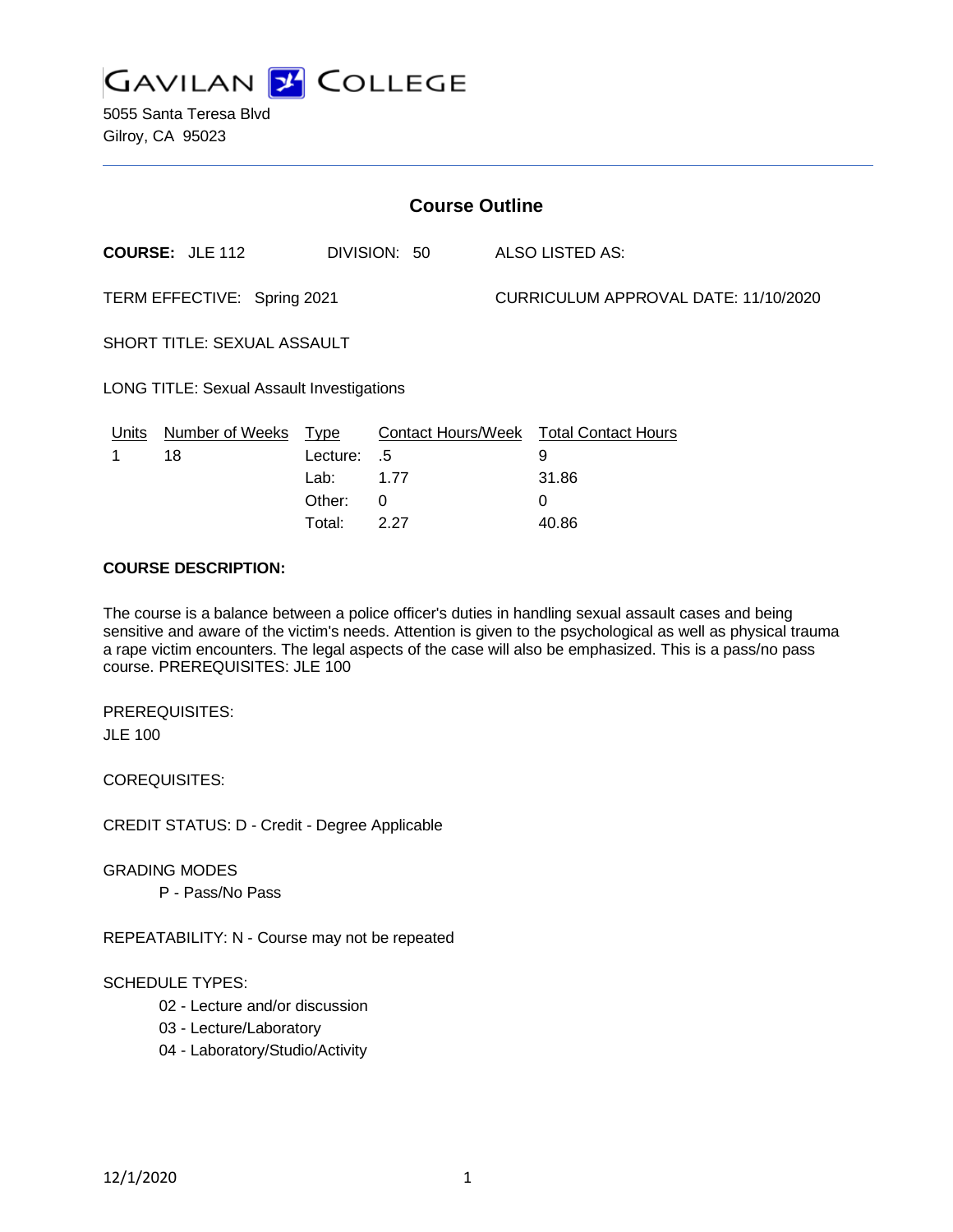# **STUDENT LEARNING OUTCOMES:**

By the end of this course, a student should:

1. Compare and contrast the recognition, collection, and analysis of physical evidence associated with a sexual assault investigation.

2. Identify the Penal Codes associated with Sexual Assault on adults and sex with a minor.

3. Identify sexual offender typology and interrogation techniques.

# **CONTENT, STUDENT PERFORMANCE OBJECTIVES, OUT-OF-CLASS ASSIGNMENTS**

Curriculum Approval Date: 11/10/2020 LECTURE CONTENT:

- I. Introduction (1 hour)
- A. Instructor Introduction
- B. Review Segment Goals and Objectives
- C. Optional Learning Activity
- II. Adult Sex Abuse Law (4 hours)
- A. 261(a) (1) Rape
- B. 261(a) (2)
- C. Important Definitions
- 1. Consent = Positive Cooperation
- 2. Force, Violence, Duress, Menace, Fear
- 3. Optional Learning Activity
- 4. Seven Ways to Violate Consent
- 5. PC 261(a)(3) Rape by Intoxicant
- 6. PC 261(a)(4) Rape of an Unconscious Person
- 7. PC 261(a)(6) Rape by Threat
- 8. PC 261(a)(7) Rape by Authority
- 9. PC 262 Spousal Rape
- 10. PC 220 Assault with Intent to Commit Rape
- 11. PC 243.4 Sexual Battery
- 12. PC 286 Sodomy
- 13. PC 287 Oral Copulation
- 14. PC 289 Sexual Penetration
- 15. PC 314 Indecent Exposure
- 16. PC 289 Sexual Penetration
- 17. PC 314 Indecent Exposure
- 18. PC 314 Indecent Exposure
- 19. In Concert Offenses
- a. PC 264.1
- b. PC 287d (1) for Oral Copulation
- c. PC 286(d) (1) for Sodomy
- d. Defendant does not have to commit a sex act or be present
- D. Code Sections for Unlawful Sex with a Minor
- 1. PC 261.5 Unlawful sexual intercourse
- 2. PC 286(b) (1) Unlawful sodomy
- 3. PC 288a(b) Unlawful oral copulation
- 4. PC 289(h)&(i) Unlawful sexual penetration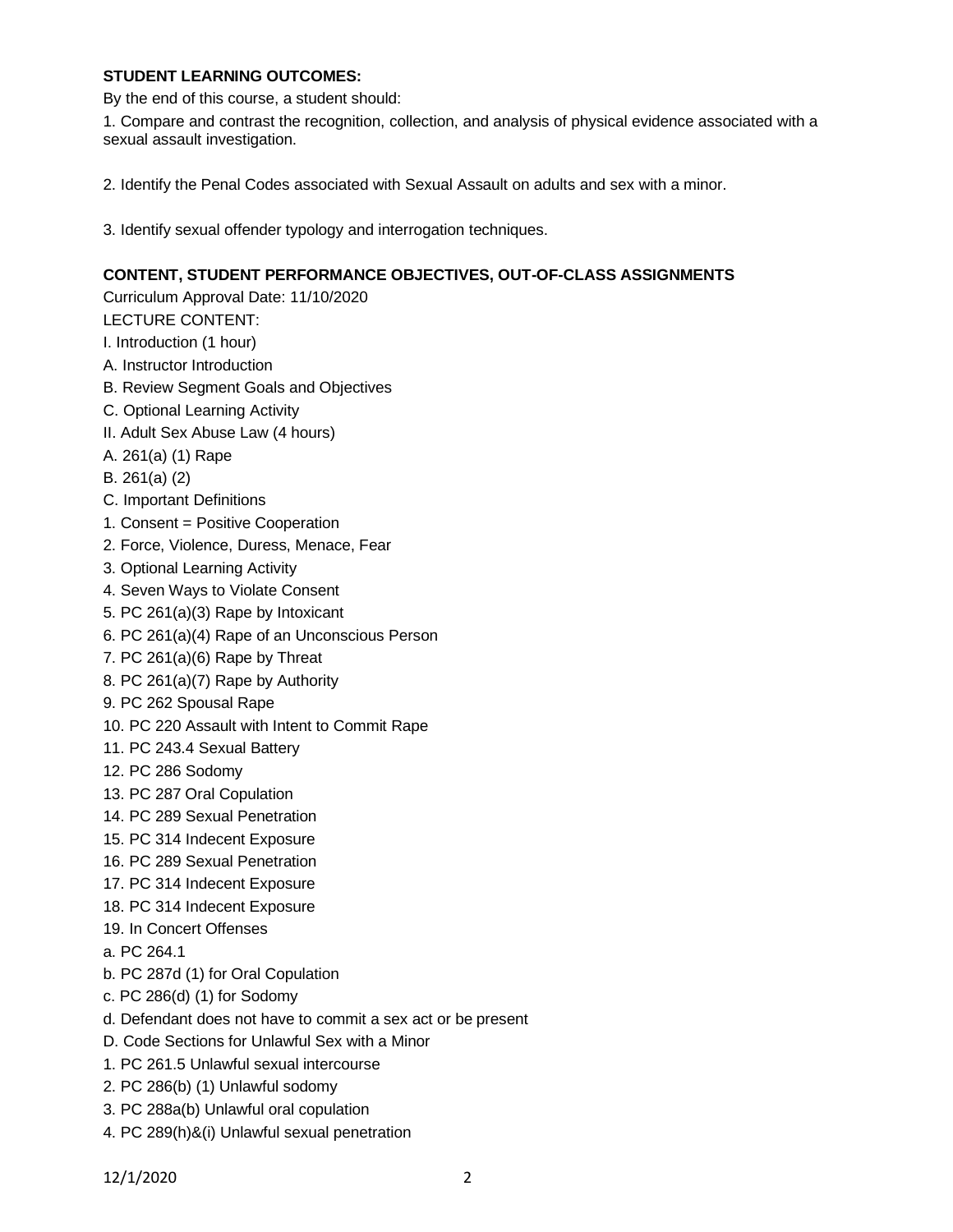- 5. Honest and reasonable mistake of age IS a defense. Consent is NOT a defense
- 6. Sentencing Enhancements
- 7. Other Crimes to Consider
- a. PC 12022.8 Great Bodily Injury-Pregnancy counts as GBI
- b. PC 206 Torture
- c. PC 203 Mayhem
- d. PC 205 Aggravated Mayhem
- e. PC 207/209 Kidnapping/Aggravated Kidnapping
- f. PC 236 False Imprisonment ? with restraint: felony
- g. PC 237 (a) False Imprisonment without restraint: misdemeanor 2
- h. PC 646.9 Stalking
- i. PC 601(a) Trespass with threat of GBI: misdemeanor
- j. PC 273.5 Spouse/cohabitant/fiance/former spouse: felony
- k. PC 243 (e) 1 misdemeanor
- l. PC 422 Criminal Threats
- 8. Statute of Limitations ? Consult District Attorney in applicable jurisdiction
- E. Optional Learning Activity
- F. Key Evidence Code Sections
- 1. Evidence Code 1108
- 2. Evidence Code 1240 ? Spontaneous Statement
- 3. Basic Case Law
- 4. Defenses
- 5. Defenses
- 6. Courtroom Presentation
- 7. Testifying Tips for Investigators
- 8. Cross Examination
- 9. Cross Examination key points
- III. Child Exploitation Law (2 hours)
- A. Definition of Sexual Conduct
- B. PC 311.4(d) (1)

C. 311.11(a) Possession of Child Porn ? Felony or Misdemeanor (wobbler); If defendant has prior 290 offense it is a straight felony

- D. 311.1(a) Distribution of Child Porn ? No commercial purpose, Felony or Misdemeanor (wobbler)
- E. 311.2(b) Distribution with Commercial Purpose, Felony
- F. 311.2(c) Transports child porn for the purpose of gratification, Felony
- G. 311.4(c) Pose Child for Porn, Felony
- H. 311.4(b) Pose Child for Porn with Commercial purposes, Felony
- I. 311.2(d) Import or Possess with Intent to Distribute to Children, Felony 3
- IV. Building a Robust and Comprehensive Investigation (2 hours)
- A. Case components
- 1. Evidence of intent
- 2. SART ? Positive/Negative SART exams
- 3. Photographing victim
- 4. Recording victim
- 5. Clothing
- 6. Social Media
- 7. Interview potential defense witnesses
- 8. Are there any other accusations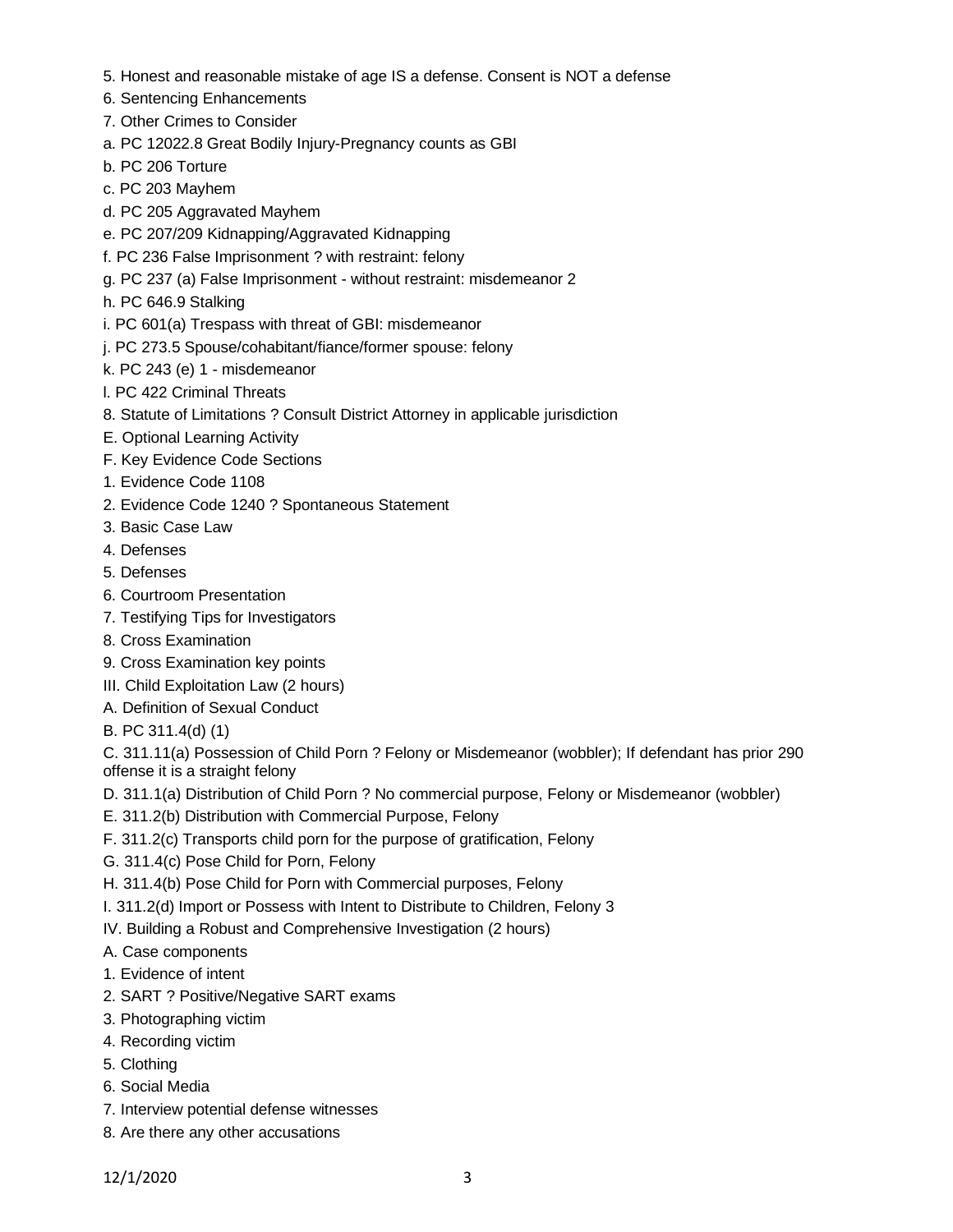- 9. Photograph/diagram the residence or crime scene
- 10. Ensure that all relevant evidence has been turned over.
- B. Ethical detractors
- 1. Inappropriate conduct outside of court (Social media)
- 2. Inappropriate behavior in court
- C. Optional Learning Activity

# LAB CONTENT:

Because of the integrated nature of the lab/lecture method of instruction, the content for both lecture and lab are infused in all subjects.

Module 3: Medical & Forensic Exam

- I. The Forensic Medical Examination (4 hours)
- A. State Requirements
- 1. Legislated protocol
- B. Local Medical Examinations sites
- 1. SART Centers
- 2. Emergency Department Screening Exams
- C. Initiating local SART Protocol
- D. Consent Issues (participation in exam regardless of pursuit of legal remedies)
- E. Complications with Exams in a hospital
- F. Obtaining Medical Reports
- G. Examination Sequence
- H. Common Medical Findings in Sexual Assault
- I. Suspect Examinations
- J. Examination Forms
- 1. CAL OES 2-502 ? Domestic Violence Examination (Rev. 2001)
- 2. CAL OES 2-900 ? Suspected Child Physical Abuse and Neglect Exam (Rev. 2001)
- 3. CAL OES 2-920 ? Mandated Suspicious Injury Report (Rev. 2001)
- 4. CAL OES 2-923 ? Acute (<120 Hours) Adult/Adolescent Sexual Assault Examination (Rev. 2018)
- 5. CAL OES 2-924 ? Abbreviated Adult/Adolescent Sexual Assault exam (Rev. 2013)
- 6. Invoice for CAL OES 2-924 (Rev. 2014)
- 7. CalEMA 2-925 ? Non-Acute (>72 Hours) Child/Adolescent Sexual Abuse Exam (Rev. July 2001)
- 8. CalEMA 2-950 ? Sexual Assault Suspect Exam (Rev. July 2001)

Module 4: Victim Dynamics and Advocacy

I. Introduction and Overview (.5 hour)

- II. SART Model (2 hours)
- A. Collaborative Model Teamwork

B. SART Definition ? coordinated interdisciplinary intervention model between law enforcement, crime lab, prosecution, medical

and advocacy experts to meet the forensic needs of the criminal justice system and the medical and emotional needs of the

- SA victim
- C. Members of SART
- 1. Law enforcement
- 2. Advocate ? law enforcement & Sexual Assault Victim sponsor
- 3. Forensic examiner
- 4. District attorney
- 5. Primary vs. Secondary members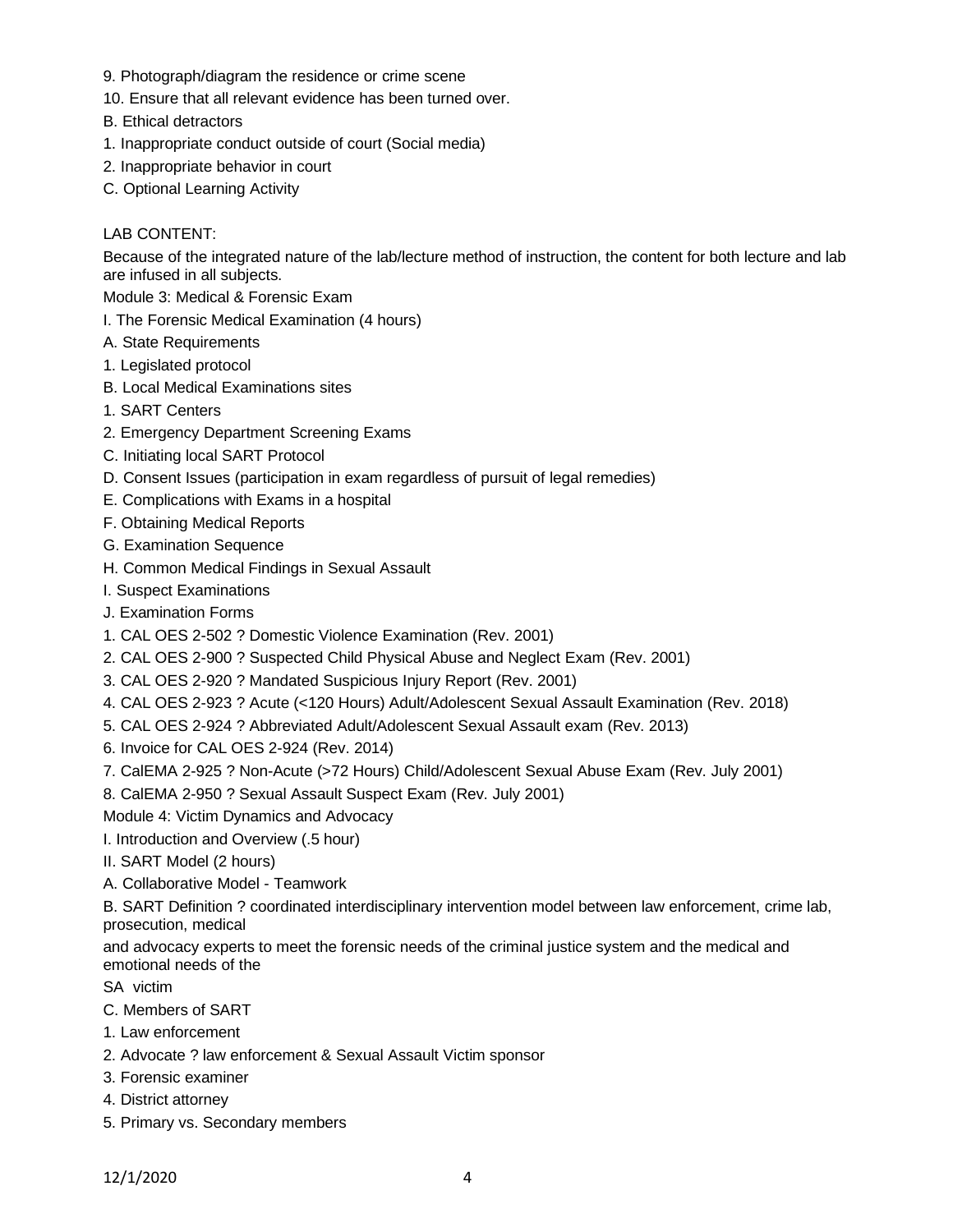a. MDIC (minors)

- b. CPS
- c. College Campuses
- d. Social Worker (680.2A) ?can have their own advocate?

D. Mission of SART: The SART vision is to seek justice, to protect the community, and to work on behalf of victims to restore

their

dignity, to prevent sexual assault from becoming a life-defining event, and to counter one of the darkest of human

experiences with

- a response of goodness and caring,
- E. Importance of Relationship Building
- III. Dynamics of Sexual Assault (1 hour)
- A. Common Myths and Facts
- B. Disclaimer
- C. General Statistics
- 1. Female Sexual assault victims
- 2. The Rape Paradox
- D. Optional Learning Activity
- IV. Biases in Law Enforcement (1 hour)
- A. Background
- B. Optional Learning Activity
- C. Alcohol and Sexual Assault
- D. False Allegations ? Provide formal definitions
- E. Unfounded/Unsubstantiated Cases
- F. False Allegation
- G. Common ?red flags?
- 1. Assailant is a stranger
- 2. Narrow in construction ? other sexual acts reported less frequently
- 3. Include face saving elements ? victim physical resisted or resistance was impossible
- H. Inadvertently creating a ?false? report
- I. How to recover from a bad first impression
- J. Other Biases in law enforcement
- K. Delayed reporting
- V. The Impact of Sexual Assault (1 hour)
- A. Unique Factors to Sexual Assault
- B. Working with sexual assault victims
- C. Empathy as an Investigative Tool
- D. Optional Learning Activity
- VI. Victim Advocacy (1 hour)
- A. Historical Background and Challenges
- B. What is a Victim Advocate?
- C. Optional Learning Activity
- D. What law enforcement must know about advocacy
- E. Privileged Communications
- VII. Victim Interview Practicum (1 hour)
- A. Case Scenarios
- 1. Based on real cases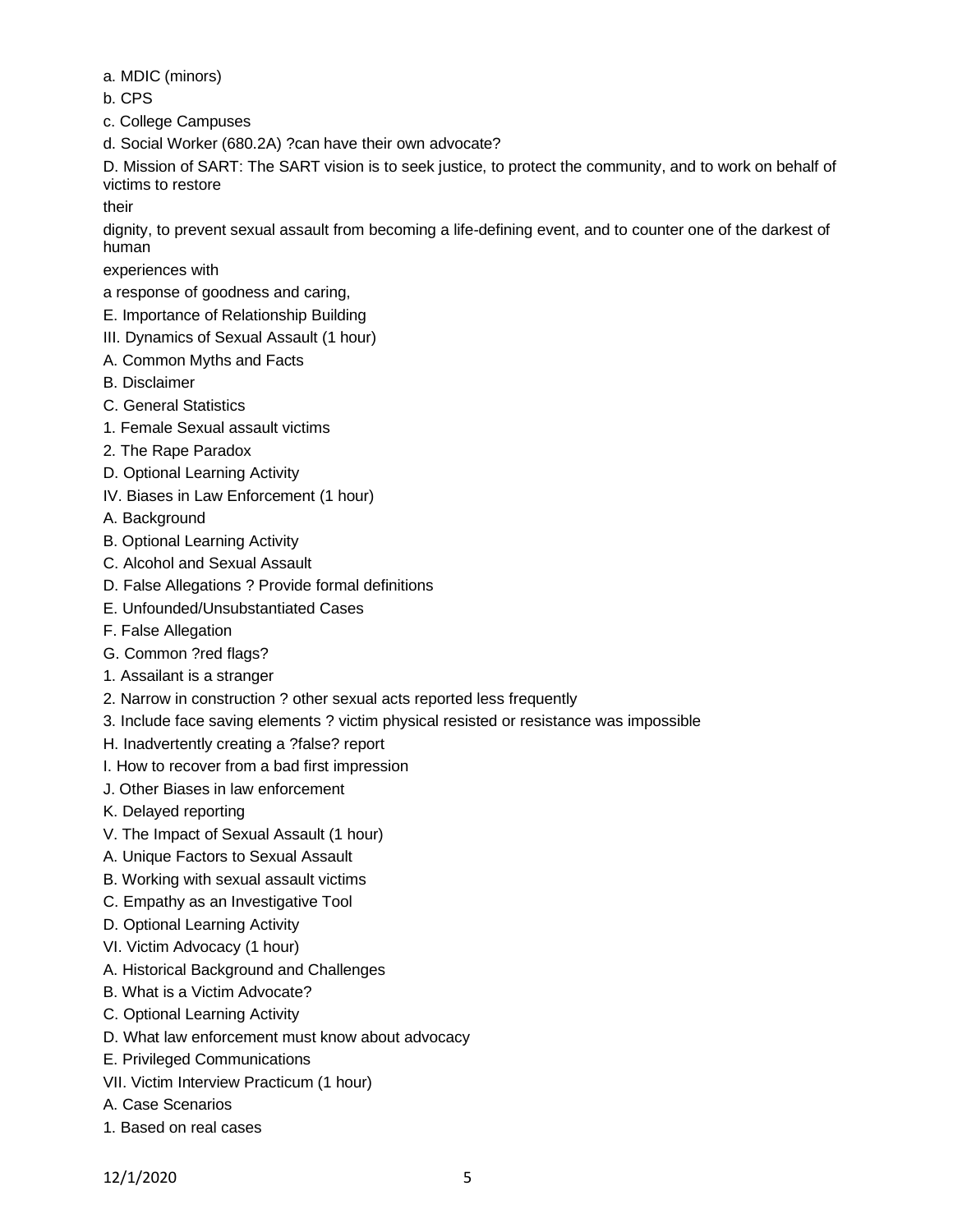2. Include practicums in the Evidence and Suspect Dynamics and Interviewing modules

- Module 5: Computer Forensics
- I. Introduction/Overview (.5 hour)
- II. Technology as it relates to sexual assaults (3 hours)
- A. Categories of digital evidence
- B. Contemporary/Evolving areas of digital evidence
- C. Best practices in search/seizure of physical digital evidence
- D. Desktop computers
- E. Laptop computers
- F. Gaming systems
- G. Cellular/Mobile Devices
- H. Other storage devices
- I. Forensic examinations of physical devices
- J. Search / Seizure of cloud evidence items
- K. Geofence warrants
- L. No requirement for service providers to maintain any data
- M. Resources for ICAC investigations
- N. Internet Service Providers outside of US
- O. Cryptocurrency
- P. Consent
- Q. Preservation orders
- R. Search warrants on cars (Tesla)/Vehicle forensics (Berla)
- S. Online Investigative Techniques

Module 6: Sexual Offender Typology & Interrogation Techniques

- I. Introduction (.5 hour)
- II. Offenders (1 hour)
- A. Stereotypes of Sexual Offenders
- B. Offender Motivations
- C. Profiling Sexual Offenders
- III. Rapist Typology (1 hour)
- A. Power Reassurances/Pseudo-Unselfish
- B. Power Assertive/Selfish
- C. Pseudo-Assertive/Pseudo-Unselfish/Selfish
- D. Anger Retaliatory/Selfish/Opportunistic
- E. Anger Excitation/Selfish
- IV. Multiple Offender/Gang Rape (1 hour)
- A. Optional Learning Activity
- B. Definition
- C. Parties to a crime
- D. Active vs. Passive participants ? recognizing potential suspects
- E. Obstacles
- V. Preparation for Interrogation Practical (1 hour)
- A. Overview
- B. Recommendations
- VI. Interrogation Practical (1 hour)
- Module 7: Investigator Wellness
- I. Introduction (.5 hour)
- II. Role of the Investigator (1 hour)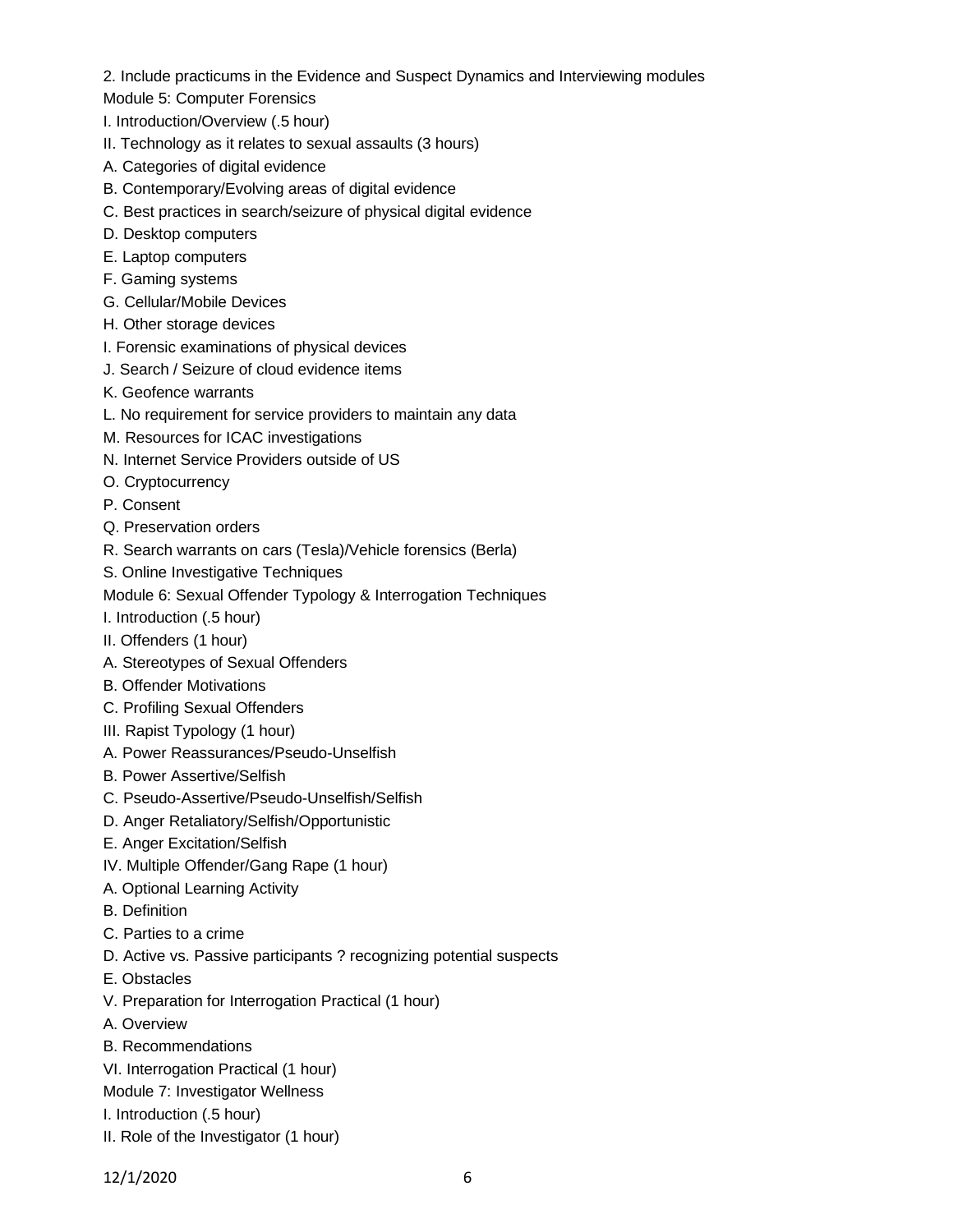- A. Personal Impacts
- B. The Challenge
- C. Defense Mechanisms
- D. Optional Learning Activity
- III. Stress and Burnout (1 hour)
- A. Definitions
- B. Managing Stress
- C. Disruption of Family Activities
- IV. Overprotection (1 hour)
- A. Hypervigilance
- B. Restrictiveness
- C. Suspiciousness
- D. Family Safety Issues
- E. Optional Learning Activity
- V. Strategies for Healthy Coping (1 hour)
- A. Current Techniques used to manage stress
- B. New stress management techniques
- C. Other Resources
- D. Optional Learning Activity
- Module 8: Evidence and Crime Scene Activity
- I. Introduction (.5 hour)
- II. Key Components (3 hours)
- A. Physical Evidence in Sex Crimes
- B. Physical Evidence General
- C. Building the investigation using all available evidence
- D. What physical evidence can provide
- E. Prioritizing evidence for submission to lab
- F. Crime Lab Services
- G. Optional Learning Activity
- H. Evidentiary Considerations with respect to the Victim, Suspect and Crime Scene
- I. Scene
- J. Suspect
- K. Drug Facilitated Sexual Assaults
- L. Collection and Packaging of Physical Evidence
- M. Evidence Conclusion
- N. Sexual assault crimes are predatory crimes
- O. Linking crimes thru Forensic links and M.O. links
- Module 9: Investigative Techniques
- I. Investigator Qualifications (.5 hour)
- A. Attributes
- B. Ability to deal with difficult victims
- C. Ability to deal effectively with suspect
- D. Other qualifications
- II. Ethical behavior in Investigations (.5 hour)
- A. Optional Learning Activity
- Module 10: Computer Forensics
- I. Introduction (.5 hour)
- II. Digital Evidence (1 hour)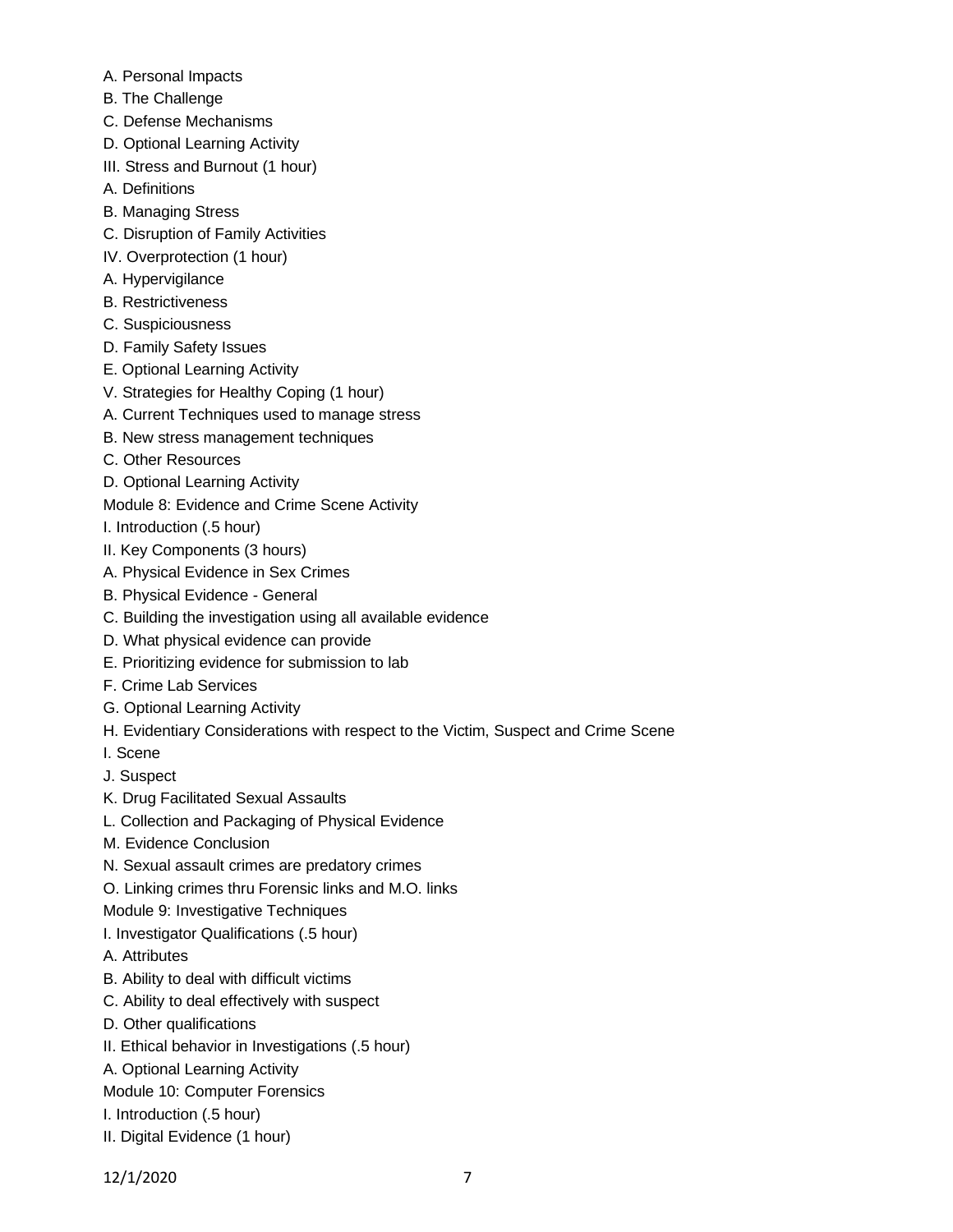- A. Recognizing potential digital evidence
- B. Search and Seizure of digital evidence
- C. Identify international issues and remedies
- D. Cyber-child Exploitation: Computer forensic response and child rescue
- E. Computer Forensic Analysis Procedures to recover artifacts
- F. Rescuing children from on-going contact offenses

G. Project Safe Childhood introduction ? Federal DOJ initiative currently supported by all U.S. Attorney **Offices** 

H. Prosecution routes

- I. Sexual Predators Online
- J. Networking with other law enforcement

## **METHODS OF INSTRUCTION:**

Lecture, film, video-tapes, slides, discussion, simulated situations, role-play. Students will be evaluated on a POST (California Commission on Peace Officers Standards and Training) approved rating form during roleplaying situations.

OUT OF CLASS ASSIGNMENTS:

Required Outside Hours: 18

Assignment Description:

Reading assignments from Textbook and instructor handouts.

### **METHODS OF EVALUATION:**

Writing assignments Percent of total grade: 25.00 % Written Reports Skill demonstrations Percent of total grade: 50.00 % Class Performance/s, Scenarios Objective examinations Percent of total grade: 25.00 % Multiple Choice; True/False

## **REPRESENTATIVE TEXTBOOKS:**

Robert R. Hazelwood, Ann Wolbert Burges. . Practical Aspects of Rape Investigation.. Boca Raton FL : CRC Press ,2018. ISBN: 1098754321 Reading Level of Text, Grade: 12 Instructor Handout Sexual Assault Investigations Lab Manual

#### **ARTICULATION and CERTIFICATE INFORMATION**

Associate Degree: CSU GE: IGETC: CSU TRANSFER: Transferable CSU, effective 199750 UC TRANSFER: Not Transferable

### **SUPPLEMENTAL DATA:**